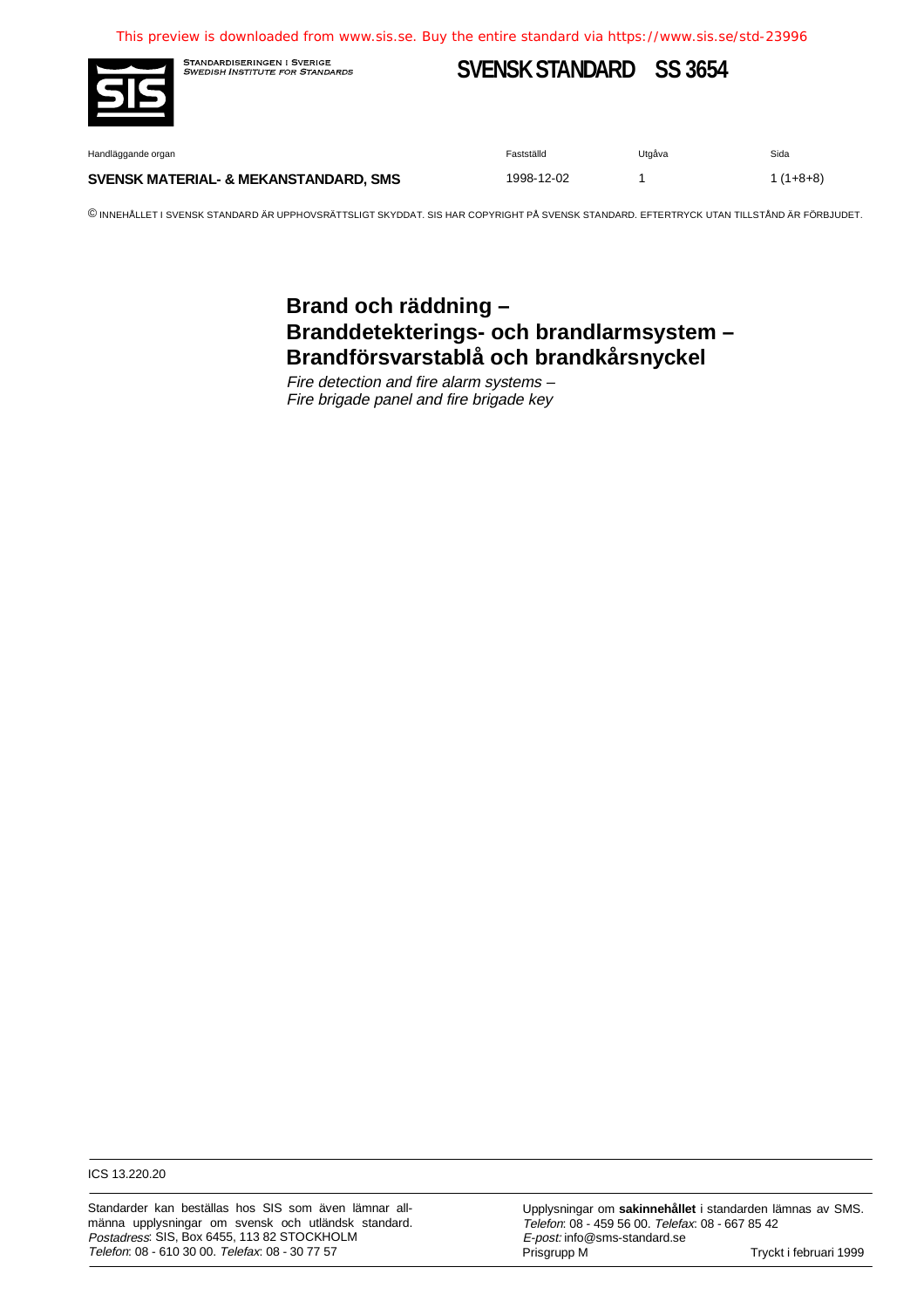Page 2 SS 3654, edition 1

| <b>Contents</b>                                                |                                                                                                                                                                                                                                                                         |                                      |  |
|----------------------------------------------------------------|-------------------------------------------------------------------------------------------------------------------------------------------------------------------------------------------------------------------------------------------------------------------------|--------------------------------------|--|
| Introduction                                                   |                                                                                                                                                                                                                                                                         | 3                                    |  |
| 1                                                              | Scope                                                                                                                                                                                                                                                                   | 4                                    |  |
| 2                                                              | Normative references                                                                                                                                                                                                                                                    | 4                                    |  |
| 3                                                              | Definitions                                                                                                                                                                                                                                                             | 4                                    |  |
| 4<br>4.1<br>4.1.1<br>4.1.2<br>4.1.3<br>4.1.4<br>4.1.5<br>4.1.6 | Requirements<br>Particular functions for indicators and manual controls<br>Indicator for several alarms<br>Scroll button for several alarms<br>Manual control for silencing alarm device<br>Manual control for reset<br>Indicator for operation<br>Field for alarm-code | 4<br>5<br>7<br>7<br>7<br>7<br>7<br>7 |  |
| 5                                                              | Fire brigade key                                                                                                                                                                                                                                                        | 8                                    |  |
| 6<br>6.1<br>6.2                                                | Lay-out and measurements<br>Dimensions, performance<br>Indications                                                                                                                                                                                                      | 9<br>9<br>9                          |  |
| 7<br>Marking                                                   |                                                                                                                                                                                                                                                                         |                                      |  |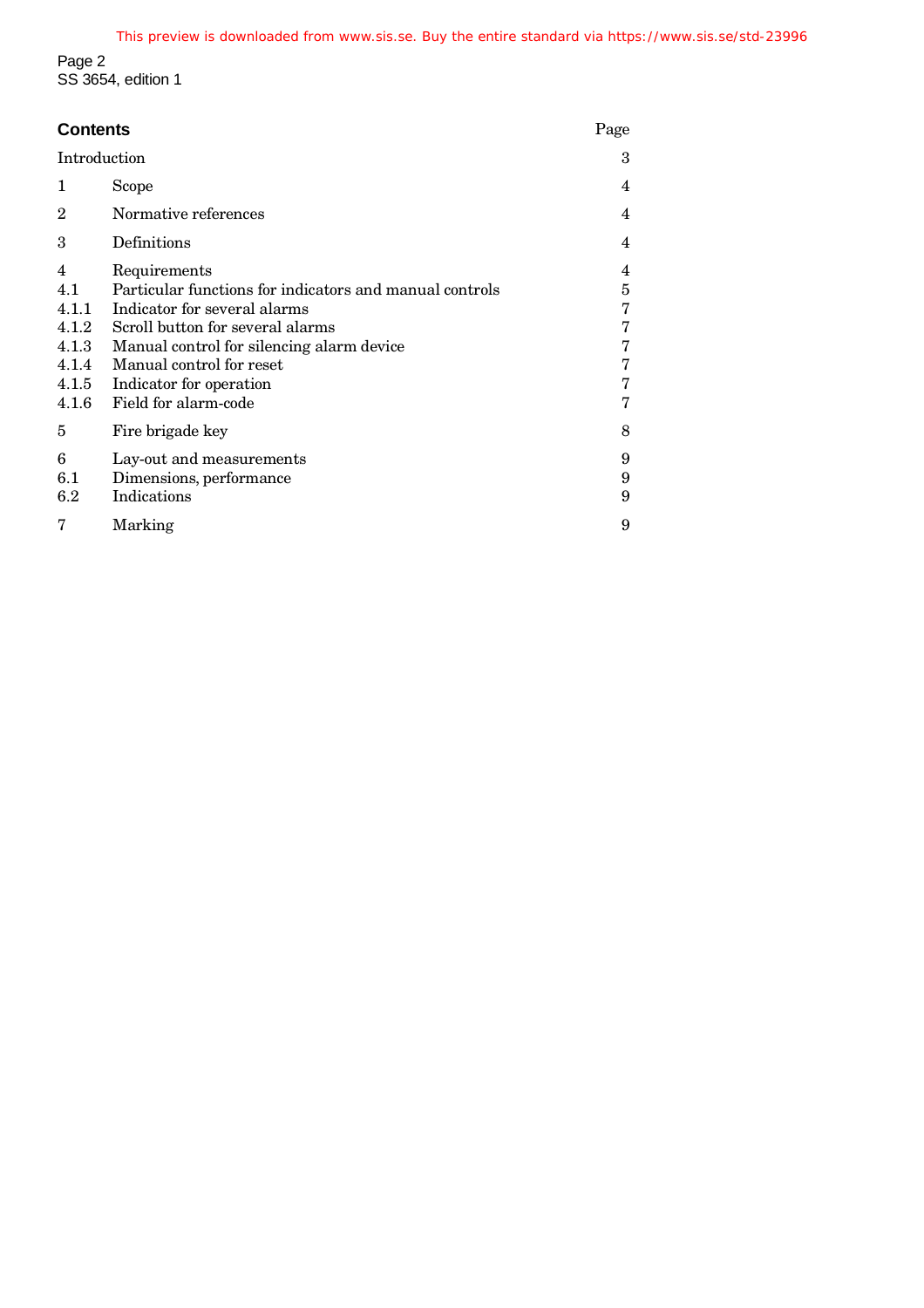| Innehållsförteckning<br>Orientering<br>1<br>Omfattning<br>$\overline{2}$<br>Referenser<br>3<br>Definitioner |                                                                |                                                                                                                                                                                                                                               |                                                               |  |  |
|-------------------------------------------------------------------------------------------------------------|----------------------------------------------------------------|-----------------------------------------------------------------------------------------------------------------------------------------------------------------------------------------------------------------------------------------------|---------------------------------------------------------------|--|--|
|                                                                                                             |                                                                |                                                                                                                                                                                                                                               |                                                               |  |  |
|                                                                                                             |                                                                |                                                                                                                                                                                                                                               | 4                                                             |  |  |
|                                                                                                             |                                                                |                                                                                                                                                                                                                                               | 4                                                             |  |  |
|                                                                                                             |                                                                |                                                                                                                                                                                                                                               | 4                                                             |  |  |
|                                                                                                             | 4<br>4.1<br>4.1.1<br>4.1.2<br>4.1.3<br>4.1.4<br>4.1.5<br>4.1.6 | Krav<br>Särskilda funktioner för indikeringar och manöverdon<br>Indikator för flera larm<br>Rullningsknapp för flera larm<br>Manöverdon för att tysta larmdon<br>Manöverdon för återställning<br>Indikering för driftläge<br>Fält för larmkod | $\overline{4}$<br>5<br>7<br>$\bf 7$<br>$\bf 7$<br>7<br>7<br>7 |  |  |
|                                                                                                             | 5                                                              | Brandkårsnyckel                                                                                                                                                                                                                               | 8                                                             |  |  |
|                                                                                                             | 6<br>6.1<br>$6.2\,$                                            | Layout och mått<br>Dimensioner, utförande<br>Signeringar                                                                                                                                                                                      | 9<br>9<br>9                                                   |  |  |
|                                                                                                             | 7                                                              | Märkning                                                                                                                                                                                                                                      | 9                                                             |  |  |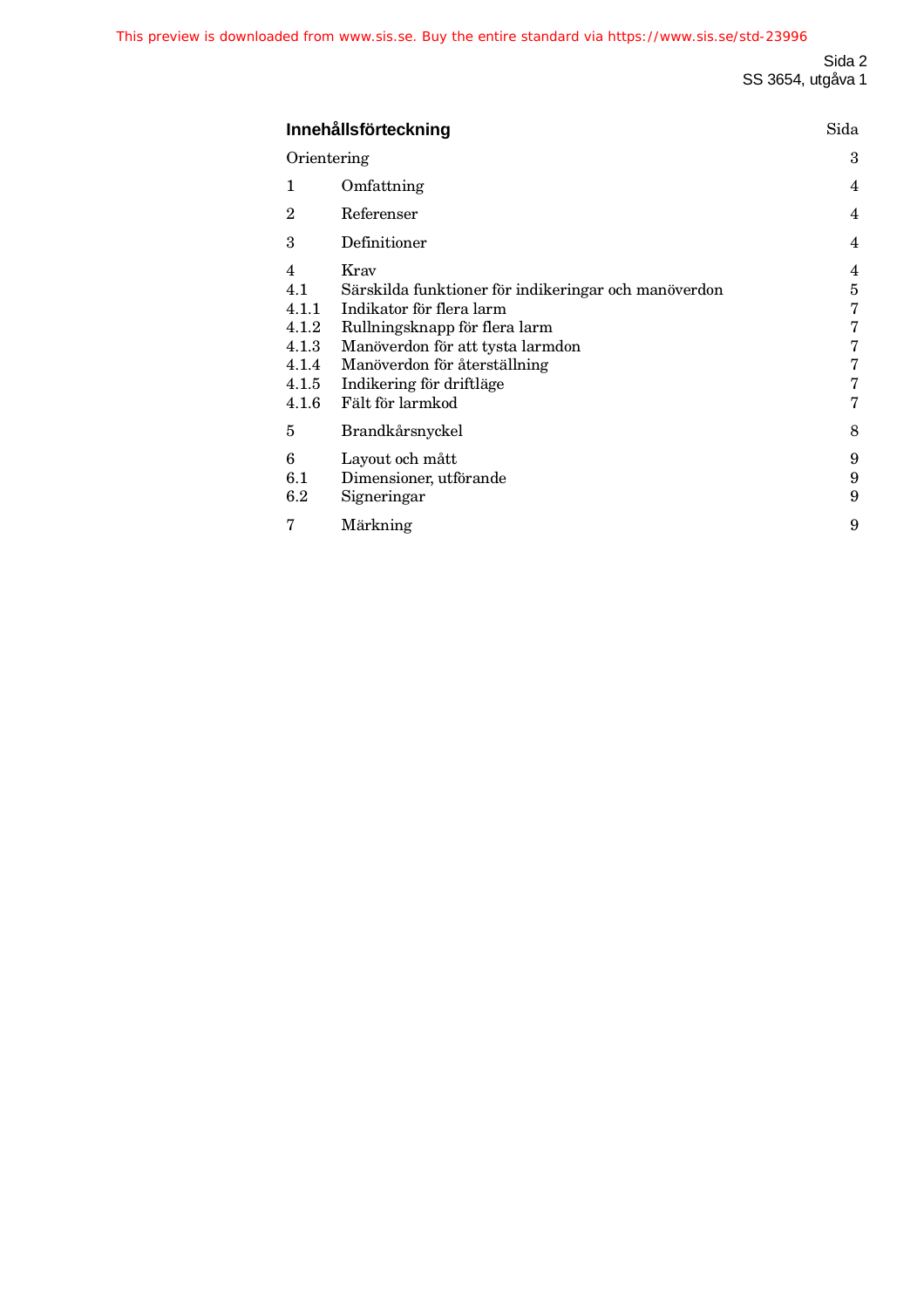Page 3 SS 3654, edition 1

#### **Introduction**

This Swedish Standard is a complementary standard to SS-EN 54 - Fire detection and fire alarm systems, Part 2: Control and indicating equipment.

The purpose of a fire brigade panel is to facilitate rescue-operations in the event of a fire alarm, to give easily understandable and correct information, as well as access to important control possibilities.

EN 54-2 has no requirements that a control and indicating equipment must have a fire brigade panel. However, EN 54-2, clause 11 states that "The control and indicating equipment may have provision for a standardized input/output interface, suitable for transmission and reception of signals to and from ancillary equipment (e.g. a fire brigade panel)".

Annex G (Informative) to EN 54-2 further states: "Rather than attempting to harmonize fire brigade panels at a European level, an interface has been specified which implements the more common functions used in CEN countries. Consequently, more input and output functions have been specified than may be needed for any given piece of equipment.

It may not be necessary to call up this option for the connection of ancillary equipment (e.g. a fire brigade panel) which conforms to specific application guidlines or local regulations. As an option without requirements, a sub-set of the functions listed may be provided for this purpose".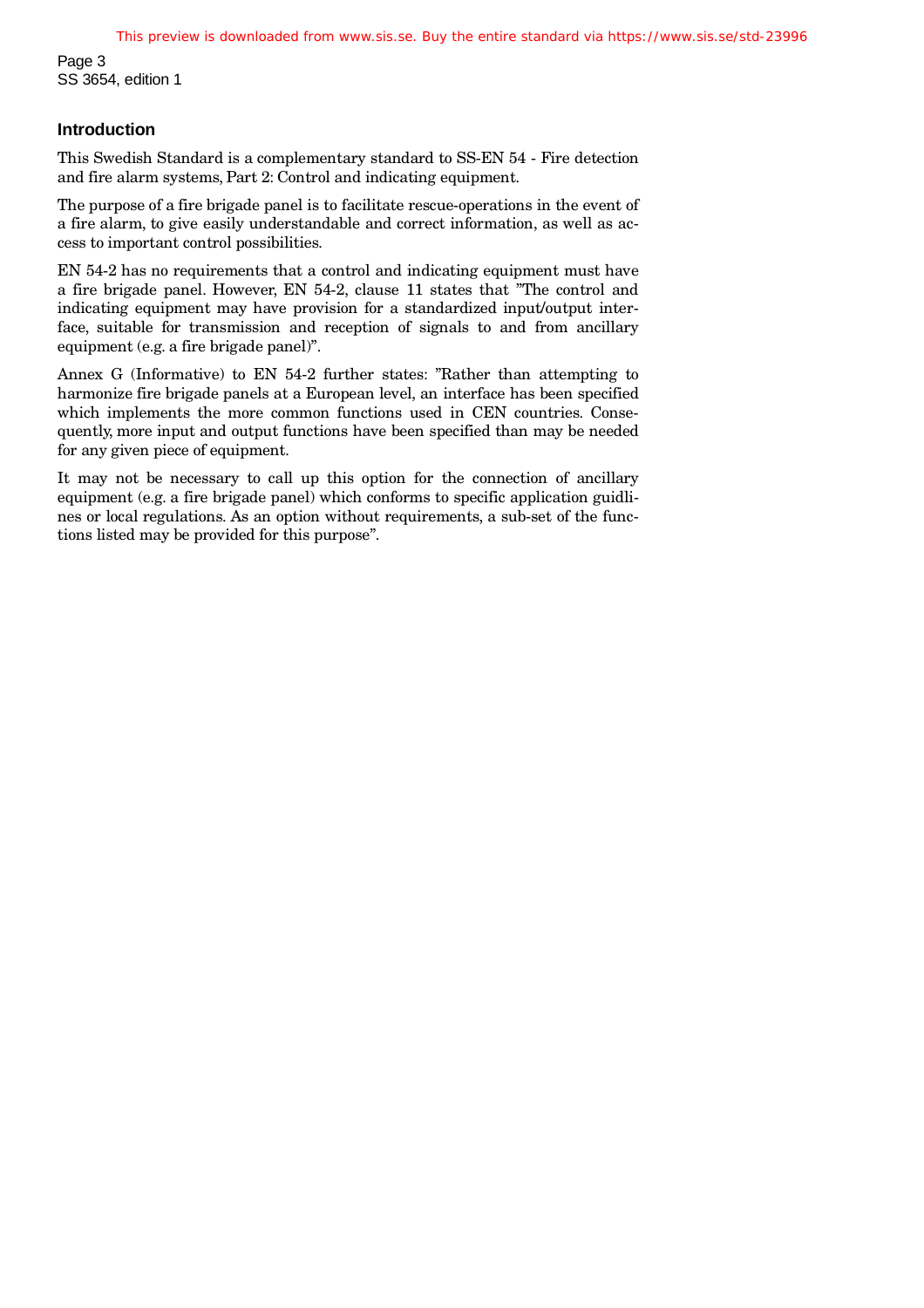#### **Orientering**

Denna svenska standard utgör en kompletteringsstandard till SS-EN 54 - Branddetekterings- och brandlarmsystem - Del 2: Centralutrustning.

Syftet med brandförsvarstablå är att underlätta räddningsinsats genom att vid brandlarm ge lättfattlig och korrekt information samt enkel tillgång till viktiga manövreringsmöjligheter.

EN 54-2 ställer inte krav på att centralutrustningen skall vara försedd med brand-försvarstablå. Däremot anges i EN 54-2, avsnitt 11 att "centralutrustningen kan vara anpassad för ett standardiserat gränssnitt för in- och utdata för att kunna sända signaler till och ta emot signaler från sidoutrustning (t.ex. brandförsvarstablå)".

EN 54-2 bilaga G (Informativ) anger vidare: "Hellre än att försöka samordna brandförsvarstablå på europeisk basis har ett gränsnitt specificerats som innehåller de bland CEN-medlemmarna mest använda funktionerna. Därför har fler funktioner för in- och utdata specificerats än vad som behöver vara nödvändigt för varje enskild utrustning".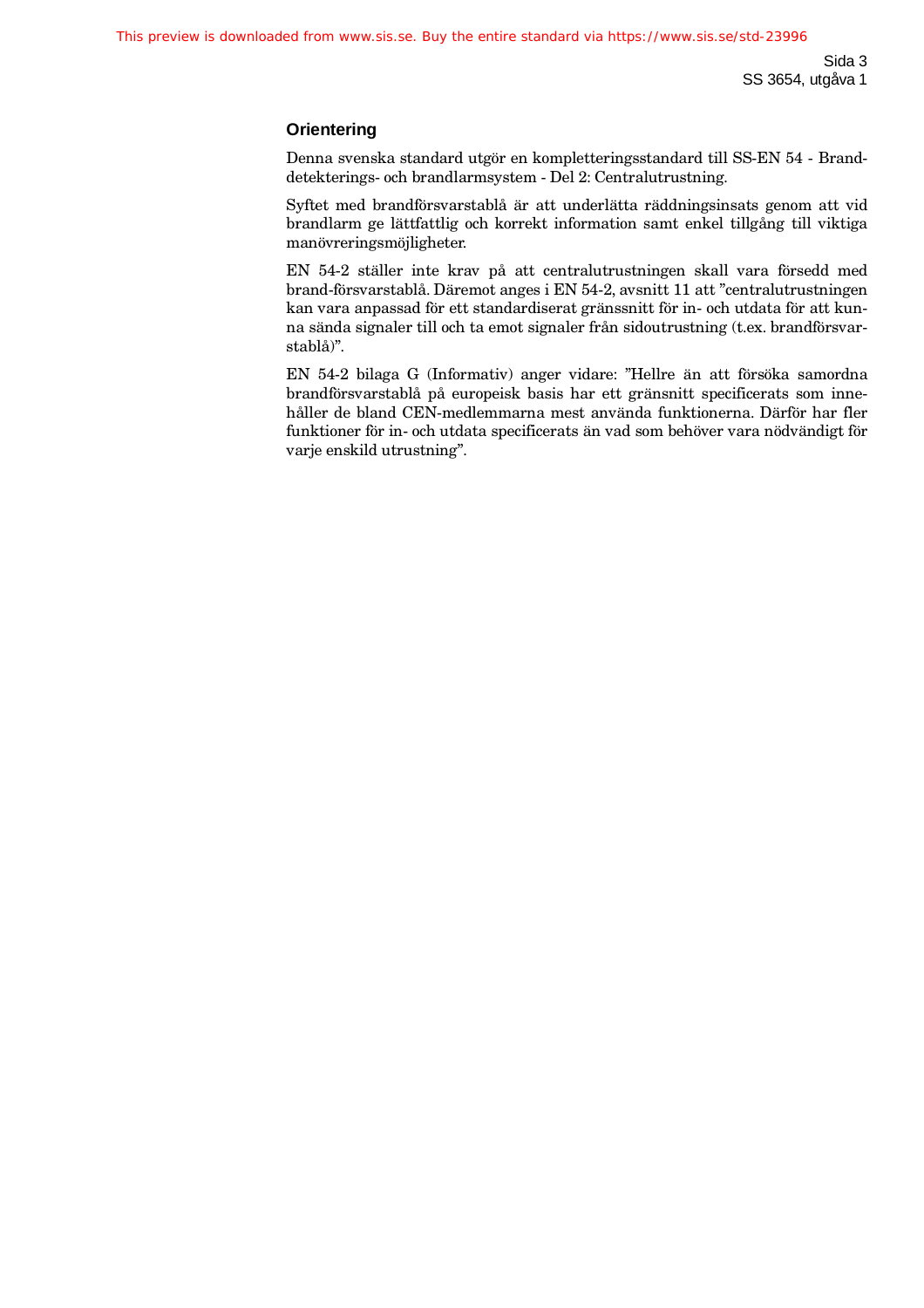Page 4 SS 3654, edition 1

## **1 Scope**

This Swedish Standard specifies requirements for fire brigade panels integrated in a control and indicating equipment or forming a separate unit. Separately connected fire brigade panels use some of the functions given for the standardized input/output interface according to EN 54-2, clause 11 and annex G.

The standard is primaraly applicable to control and indicating equipment without individual visual indicators per zone in the fire alarm condition.

The standard also gives measurements for a fire brigade key.

## **2 Normative references**

EN 54-1 Fire detection and fire alarm systems (1996) – Introduction

EN  $54-2$  Fire detection and fire alarm systems  $(1997)$  – Control and indicating equipment

## **3 Definitions**

For the purpose of this standard the definitions given in EN 54-1 and EN 54-2 apply together with the following:

**3.1 option:** a function that does not need to be provided, but if the function is chosen the requirements shall be met in full.

## **4 Requirements**

Fire brigade panel indicators, manual controls and functions shall meet the requirements according to EN 54-2.

Faults in the fire brigade panel and/or the connection between the control and indicating equipment and the fire brigade panel;

- shall not affect the functions of the system in general,
- shall result in a fault-signal at the control and indicating equipment,
- may result in the loss of function of the fire brigade panel.

Functions and indications on the fire brigade panel and control and indicating equipment must be in agreement so that contradicting information does not occur.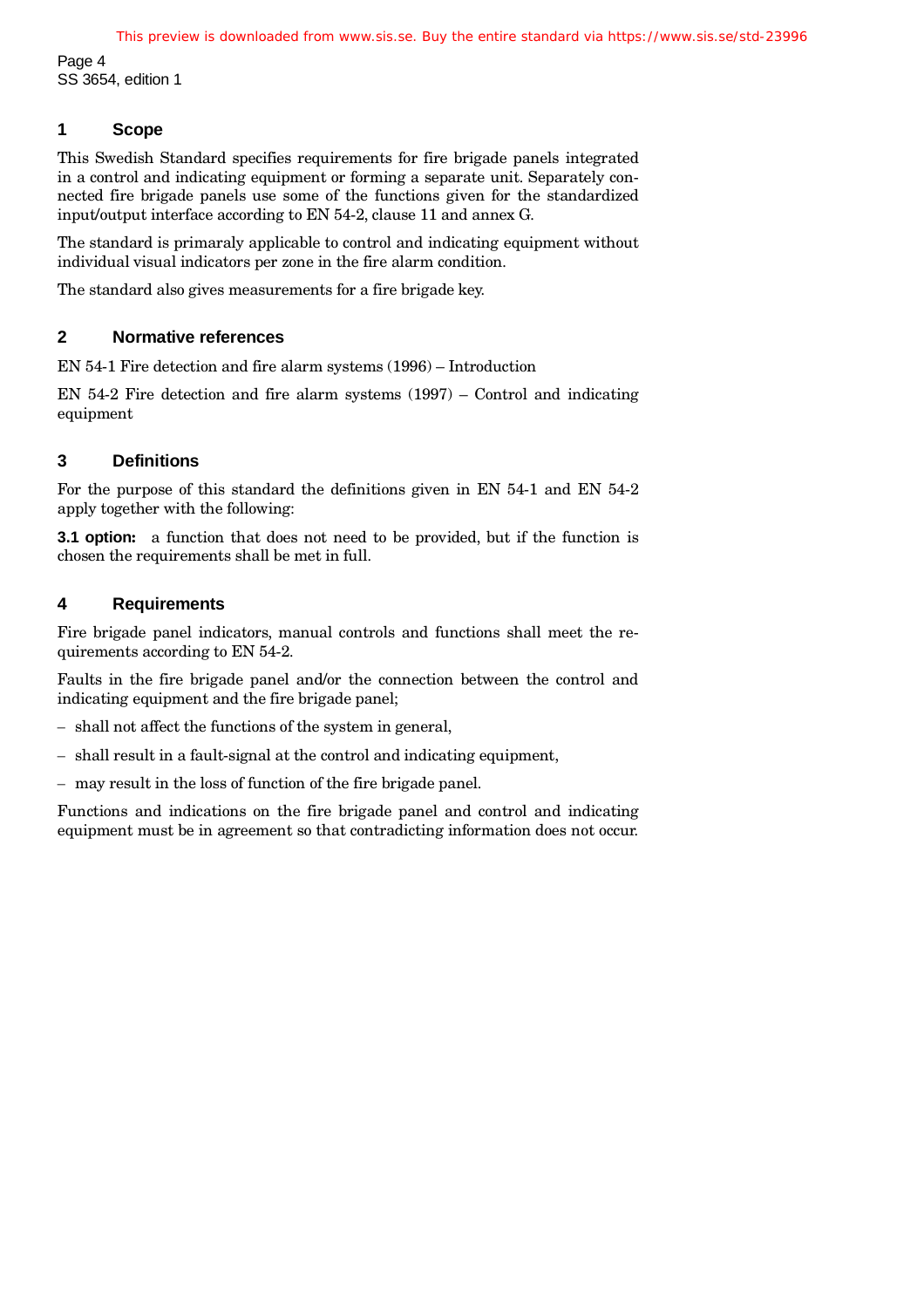## **1 Omfattning**

Denna svenska standard anger krav på brandförsvarstablå integrerad i centralutrustning och på sådan brandförsvarstablå som utgör en separat enhet. Separat ansluten brandförsvarstablå använder vissa funktioner i standardiserat gränssnitt enligt EN 54-2, avsnitt 11 samt bilaga G.

Standarden är i första hand avsedd att tillämpas för centralutrustning vilken saknar individuell optisk indikator per sektion för brandlarmtillstånd.

Standarden anger också mått för brandkårsnyckel.

#### **2 Referenser**

EN 54-1 Branddetekterings- och brandlarmsystem (1996) – Introduktion

EN 54-2 Branddetekterings- och brandlarmsystem (1997) – Centralutrustning

#### **3 Definitioner**

Utöver definitionerna i EN 54-1 och 54-2 används också följande definition med här angiven innebörd:

**3.1 valfri funktion, option**: funktion som inte måste tillämpas men om den väljs skall funktionskravet uppfyllas i sin helhet.

#### **4 Krav**

Brandförsvarstablå skall utgöra en integrerad del av centralutrustningen eller vara en separat enhet. Brandförsvarstablå skall uppfylla kraven i EN 54-2 avseende indikatorer, manöverdon och funktioner.

Fel i brandförsvarstablå och/eller förbindelsen mellan centralutrustningen och tablå:

- skall inte påverka systemets funktioner i övrigt;
- skall ge felsignal i centralutrustningen;
- får medföra att tablåns funktion avbryts.

Funktioner och indikeringar på brandförsvarstablå och centralutrustning skall överensstämma så att motstridig information inte uppstår.